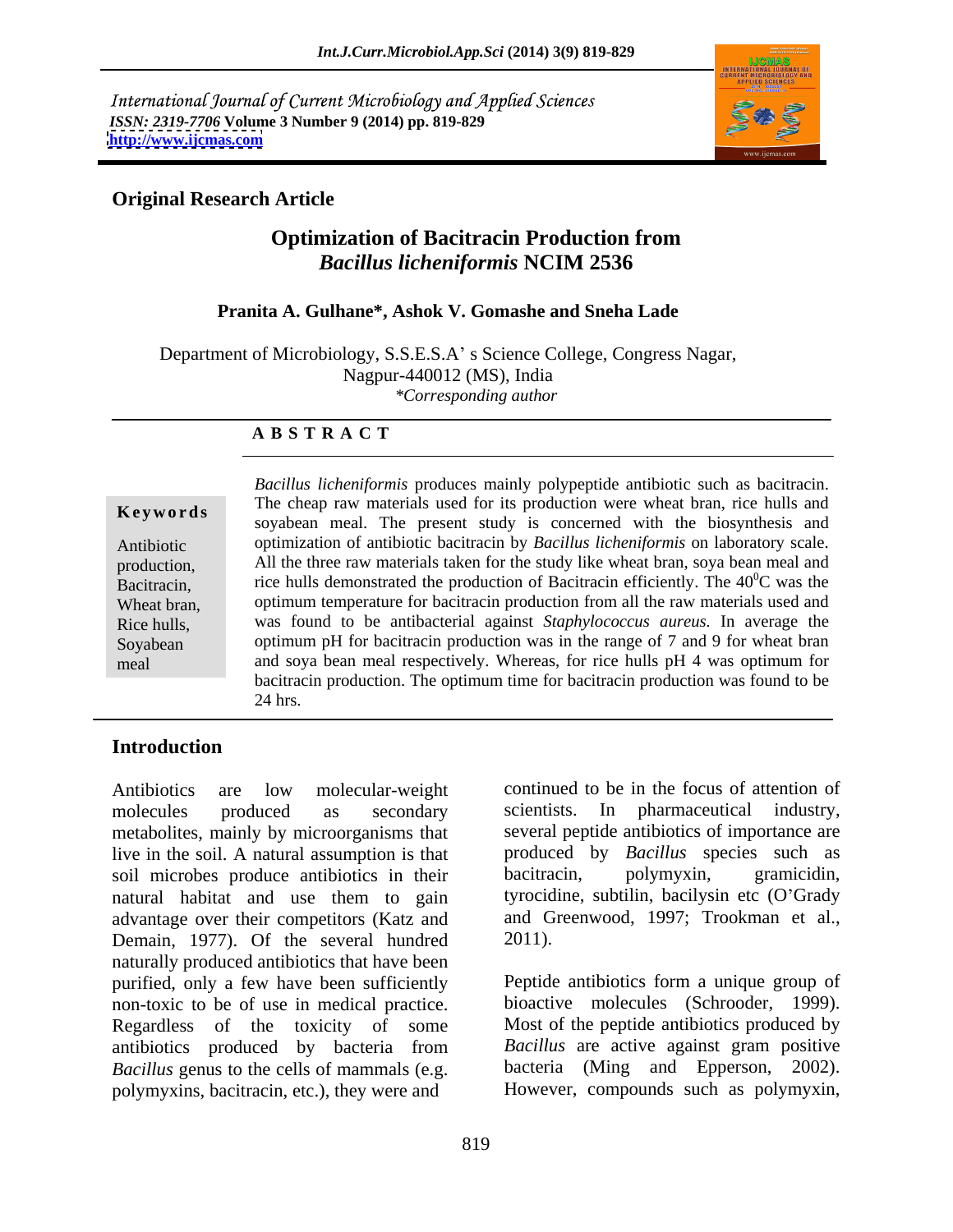whereas bacillomycin, mycobacillin and peptide antibiotic (Bacitracin) using molds and yeasts. Bacitracin consists of one of isolate was analyzed against S. *aureus*. or more of the antimicrobial polypeptides or<br>
cyclic polypeptides produced by certain<br>
production were found as glucose (1%) and

Different types of bacitracin like A, A1, B, C, D, E, F, F1, F2, F3 and G have been discovered. The most potent antibiotic is Bacitracin A, whereas Bacitracin B and C are less potent and the rest posses very little antibacterial activity. This antibiotic is most consists of one or more of the antimicrobial effective against Gram positive (+ve) and a polypeptides produced by certain strains of few Gram negative (-ve) species of bacteria. *Bacillus licheniformis.* The cheap raw It is almost exclusively used as a topical material for bacitracin production should be preparation in the treatment of infections readily available and cheap such as wheat (Brunner et al., 1965). Bacitracin is used in bran, rice hulls, soyabean meal, etc. Thus human medicine as a polypeptide development of this technology in our antibiotic as bacitracin zinc salt, in country would result in saving reasonable combination with other topical antibiotics amount of foreign exchange by exploiting (usually polymyxin B and neomycin) as indigenous resources. The aim of the present an ointment ("triple antibiotic ointment," with a common brand name Neosporin), bacitracin by using *Bacillus licheniformis*  used for topical treatment of a variety of NCIM 2536 from the cheap raw material localized skin and eye infections, as well as such as wheat bran, rice hulls and soyabean for the prevention of wound infections. A non-ointment form of ophthalmic solution is also available for eye infections. Although allergic cross reaction with sulfa drugs has been occasionally reported, bacitracin- **Collection of Bacteria:** The bacteria containing topical preparations remain a *Bacillus licheniformis* NCIM 2536 was possible alternative to silver obtained from National Chemical sulfadiazine (Silvadene) for burn patients Laboratory (NCL) Pune. Bacillus with a sulfa allergy (Hammes and Frank, *licheniformis* was used for the production of

In one of study, the soil sample was collected and screened for isolation of higher antibiotic producing bacterial strain. Collection of Raw Materials: Raw The isolated bacterial strain was tentatively identified as *Bacillus* spp. by biochemical soyabean meal were used for bacitracin characteristics using Bergey's manual. Their

colistin and circulin exhibit activity almost study was focused on the optimization of exclusively upon gram-negative forms, different parameters for production of fungistatin are effective agents against synthetic medium. The antibacterial activity cyclic polypeptides produced by certain production were found as glucose (1%) and strains of *Bacillus licheniformis* and by L-glutamic acid (0.5 %) as carbon and *Bacillus subtilis* (Reiko et al., 2003). nitrogen source respectively. The prominent peptide antibiotic (Bacitracin) using of isolate was analyzed against *S. aureus*. The nutritional ingredients for bacitracin bacitracin production was obtained after 48 hrs incubation at 40°C temperature and at 7 pH (Weston et al., 2001).

> *Bacillus licheniformis* is a bacitracin producing microorganism*.* Bacitracin study was to optimize the production of meal.

# **Materials and Methods**

1979). antibiotic bacitracin. The culture was obtained from National Chemical Laboratory (NCL) Pune. *Bacillus*  maintained on tryptone glucose yeast extract agar medium for further use.

> **Collection of Raw Materials:** materials such as wheat bran, rice hulls and production.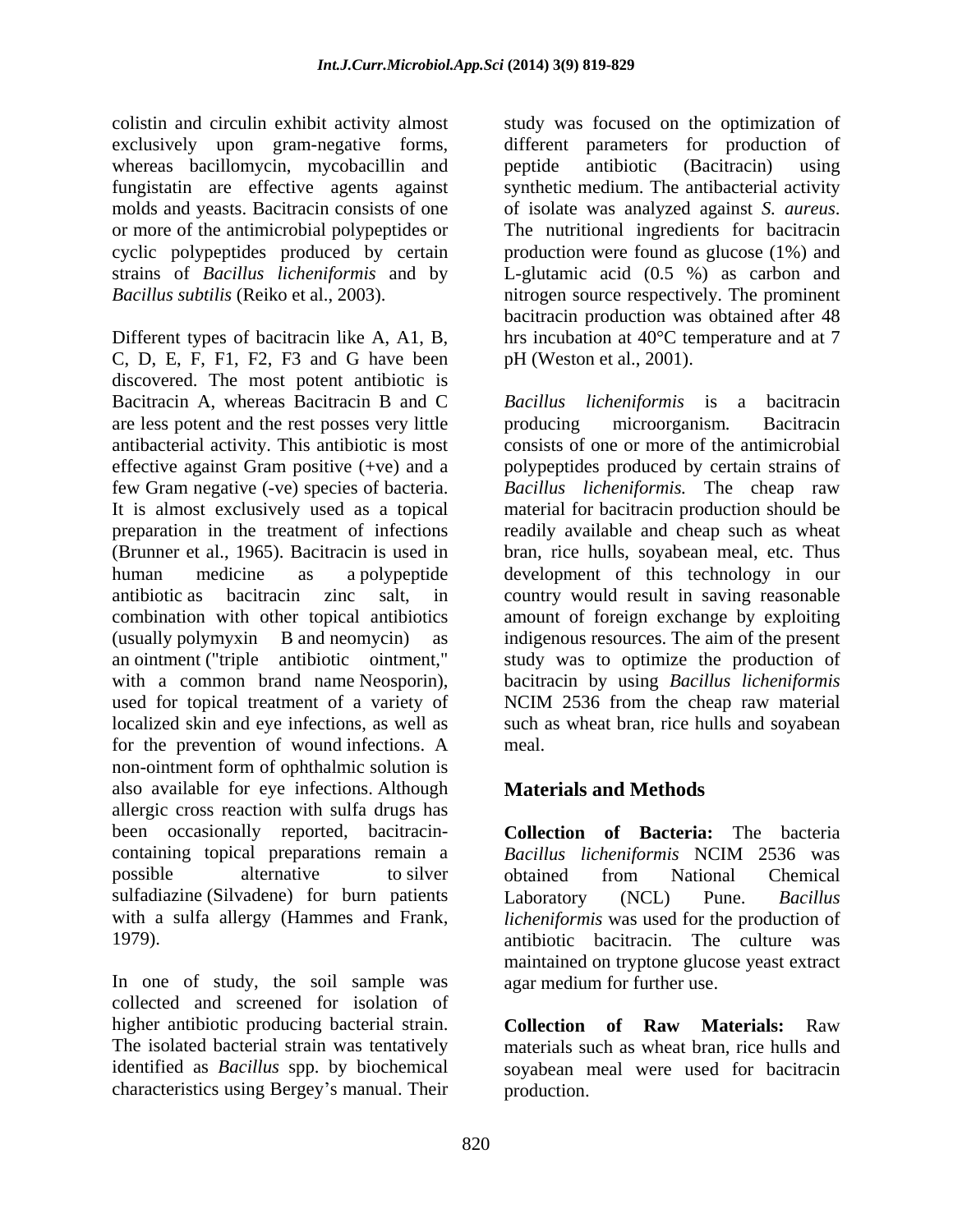**Inoculum Preparation:** The Basal medium and time (24 hrs 48 hrs, 72 hrs, 96 hrs) was first prepared by mixing 10.0 g peptone, 5.0 g glucose, 5.0 g beef extract, 2.5 g sodium chloride,  $0.167$  g MnCl<sub>2</sub>, 1000 ml distilled water and final pH 7.0. The bacterial growth was aseptically scrapped from 48 hours old agar slants and transferred incubator at 150 rpm for 24 hours at  $37^{\circ}$ C.

media was used for the production of *licheniformis*. Fermentation media was prepared by mixing 1.0 g citric acid, 0.5 g glucose,  $0.5$  g KH<sub>2</sub>PO<sub>4</sub>,  $0.2$  g MgSO<sub>4</sub>.7H<sub>2</sub>O,  $0.01$  g MnSO<sub>4</sub>.4H<sub>2</sub>O,  $0.5$  g K<sub>2</sub>HPO<sub>4</sub>,  $0.01$ g FeSO4.7H2O, 1000ml distilled water and pH was maintained at 7.0. In this way three flasks having fermentation medium were used were Acetone. Acetic acid and H<sub>2</sub>O at prepared. In these flasks the three raw materials like wheat bran, rice hulls and soyabean meal were added separately (45 g/1000ml). The media were sterilized at 15 lbs pressure,  $(121^0C)$  for 15 minutes. The media were inoculated with 1 ml seed culture. After inoculation, shake flask 150 rpm for 96 hours) was used for was discarded and sterilized supernatant was used for agar well diffusion assay.

materials was carried out by applying pH (4, 7, 9), temperature ( $28^{\circ}$ C,  $37^{\circ}$ C,  $40^{\circ}$ C) (Bushra et al., 2006).

# **Extraction and Detection of Bacitracin:**

to 50 ml sterilized basal medium in 250 ml temperature, pH and incubation time, was conical flask and incubated on rotary shaker taken. The supernatant was extracted twice  ${}^{0}C$ . with n-butanol and ether (50% n-butanol and The vegetative culture obtained was used for 50% ether) in a separating funnel using half inoculation into fermentation medium. the solvent for each extraction. Concentrated **Bacitracin** Production: Fermentation the sides of the wall until it separates into antibiotic bacitracin by *Bacillus*  lower layer. The filtrate was separated by  $0.01$  g MnSO<sub>4</sub>.4H<sub>2</sub>O,  $0.5$  g K<sub>2</sub>HPO<sub>4</sub>,  $0.01$ g purified bacitracin was used as a standard. fermentation medium (incubated at  $37^0C$  at (Bushra et al. 2006) For extraction of Bacitracin, 1 ml of the fermented medium from varying hydrochloric acid was added in drops along two layers. Bacitracin was found in the filtration using Whatman filter paper. The extracted bacitracin was identified by paper chromatography. Commercially available The ascending chromatography was carried out on Whatman paper No. 1. The solvents used were Acetone, Acetic acid and  $H_2O$  at 20:06:74 ratios. The paper was dried and the spots were made visible by spraying ninhydrin. The Rf value for the standard antibiotic was calculated. This value was then matched with that of the antibiotic obtained by performing various parameters for its confirmation as the Bacitracin (Bushra et al., 2006).

antibiotic production. At the end of the **Assay of Bacitracin:** The activity of the fermentation period, the fermented material antibiotic bacitracin present in the fermented was soaked in N/100 HCl for 1 hour.It was material was determined by agar well centrifuged at 10000 rpm for 20 minutes at diffusion method (Harvel et al., 1999).  $4<sup>0</sup>C$  to get cell free supernatant. The pellet Nutrient agar plates were prepared and the **Optimization of Bacitracin Production:** using sterile cork borer having diameter Bacitracin production from different raw agar plates. A 0.5 ml of bacitracin was various parameters. The parameters include  $\qquad$  for 24 hours at 37<sup>o</sup>C. After incubation the  ${}^{0}C$ , 37 ${}^{0}C$ , 40 ${}^{0}C$ ) zone of inhibition was observed. lawn of 24 hrs old broth culture of *Staphylococcus aureus* NCIM 2079 was prepared by using sterile cotton swab. By 6mm, the wells were prepared in the nutrient added in the well. The plates were incubated  ${}^{0}C$ . After incubation the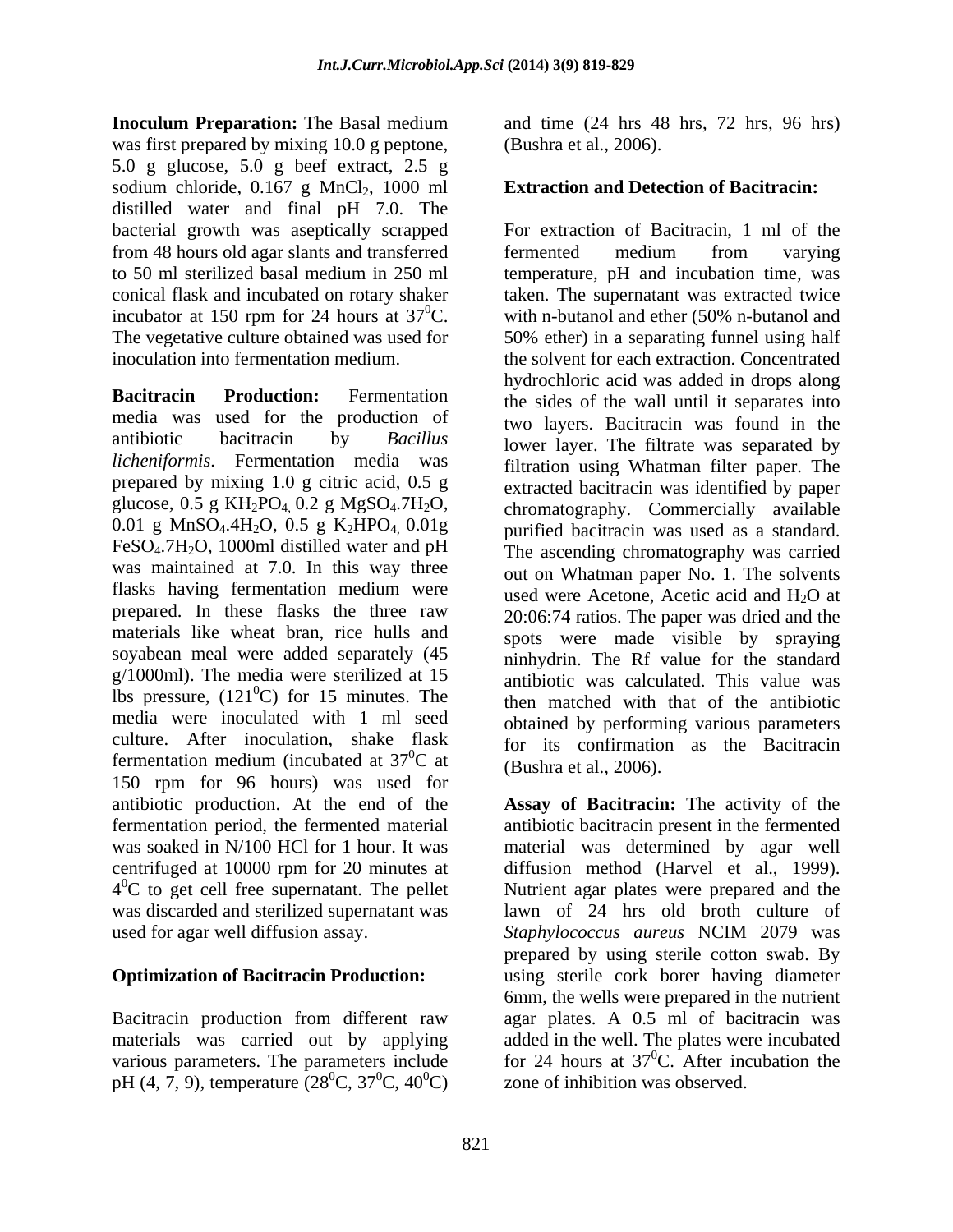Three different cheap raw materials such as wheat bran, rice hulls and soya bean meal were used for bacitracin production by using *Bacillus licheniformis* NCIM 2536. The different parameters were also applied for studying the bacitracin production in terms of zone of inhibition observed on the plate<br>lawn with Staphylococcus aureus. lawn with *Staphylococcus aureus.* At varying temperature and at incubation According to Montserrat et al., (2000), the production of the antibiotic, however, was found to be maximum in the presence of soybean meal and sucrose or mannose. After performing the paper chromatography the Rf value of standard Bacitracin was found to be 0.9. Matching to this the crude antibiotic also given the same Rf value. Thus on the basis of migration, the crude antibiotic was found to be the bacitracin. In the present successfully (Andrea et al., 2001; Reiko et al., 2003). The antibiotic produced in present study was confirmed to be bacitracin as it inhibits the Gram positive bacteria, and also confirmed to be bacitracin by paper chromatography. The same results were

At varying temperature and at incubation period of 24hrs, it was observed that at  $28^{\circ}$ C there was zone of inhibition in only soya bean meal (12 mm) while at  $37^0C$  zone of an important regulator of the rate of inhibition in wheat bran (20 mm) and sova inhibition in wheat bran (20 mm) and soya bean meal (19 mm); at  $40^{\circ}$ C zone of inhibition in wheat bran (12 mm) (Figure 3). Thus maximum antibiotic production was found at  $37^0$ C after 24 hrs of incubation by using Wheat bran and Soya bean meal

period of 48 hrs it was observed that at  $28^{\circ}$ C there was no zone of inhibition while at and 12 mm zone of inhibition respectively

**Results and Discussion** (Figure 2) whereas at 40<sup>o</sup>C zone of  ${}^{0}C$  zone of inhibition was observed for all the substrates like wheat bran (22 mm), rice hulls (20 mm) and soyabean meal (24 mm). Maximum antibiotic production at  $40^0$ C after 48 hrs of  ${}^{0}C$  after 48 hrs of incubation was obtained from soya bean meal followed by wheat bran and rice hulls (Table 2) (Graph 1) (Figure 1).

> period of 72 hrs it was observed that at  $28^{\circ}$ C  ${}^{0}C$ there was zone of inhibition observed only in wheat bran (14 mm) whereas at  $37^{\circ}$ C  ${}^{0}C$ zone of inhibition in soya bean meal (13 mm); at  $40^{\circ}$ C zone of inhibition in soya bean meal (14 mm). Significant antibiotic production was observed at  $28^{\circ}$ C (wheat  ${}^{0}C$  (wheat bran) and at  $40^{\circ}$ C (soya bean meal) after 72  ${}^{0}C$  (soya bean meal) after 72 hrs of incubation (Table 3).

study the Bacitracin was extracted At varying temperature and at incubation achieved by Snell et al., (1955). mm). Antibiotic production was observed  $^{0}C$  40<sup>o</sup>C was the optimum temperature for  ${}^{0}C$  zone of an important regulator of the rate of  ${}^{0}$ C zone of microorganisms. Hunt and Steiber (1986)  ${}^{0}C$  after 24 hrs of incubation by compared to another, thus unbalancing the (Table 1). of Anker et al., (1947) temperature At varying temperature and at incubation found that antibiotic formation was  ${}^{0}C$  dependent on temperature. According to  $37^0$ C wheat bran and rice hulls show 14 mm the effect of temperature ranging from  $30^0$ C period of 96 hrs it was observed that at  $28^{\circ}$ C  ${}^{0}C$ there was no zone of inhibition whereas at  $37^0$ C zone of inhibition in rice hulls (12) mm) and soya bean meal (13 mm); at  $40^{\circ}$ C  ${}^{0}C$ zone of inhibition in wheat bran (14 mm), rice hulls (16 mm) and soya bean meal (16 significantly at  $40^{\circ}$ C after 96 hrs of  ${}^{0}C$  after 96 hrs of incubation (Table 4). In the present study bacitracin production. Temperature is also metabolism and the growth rate reported that a shift in temperature can alter the utilization rate of one component as medium with respect to growth. In the study optimization was also carried out and it was found that antibiotic formation Egorov et al., (1983) it was concluded that the effect of temperature ranging from  $30^0C$  ${}^{0}C$ to  $55^{\circ}$ C antibiotic production was maximum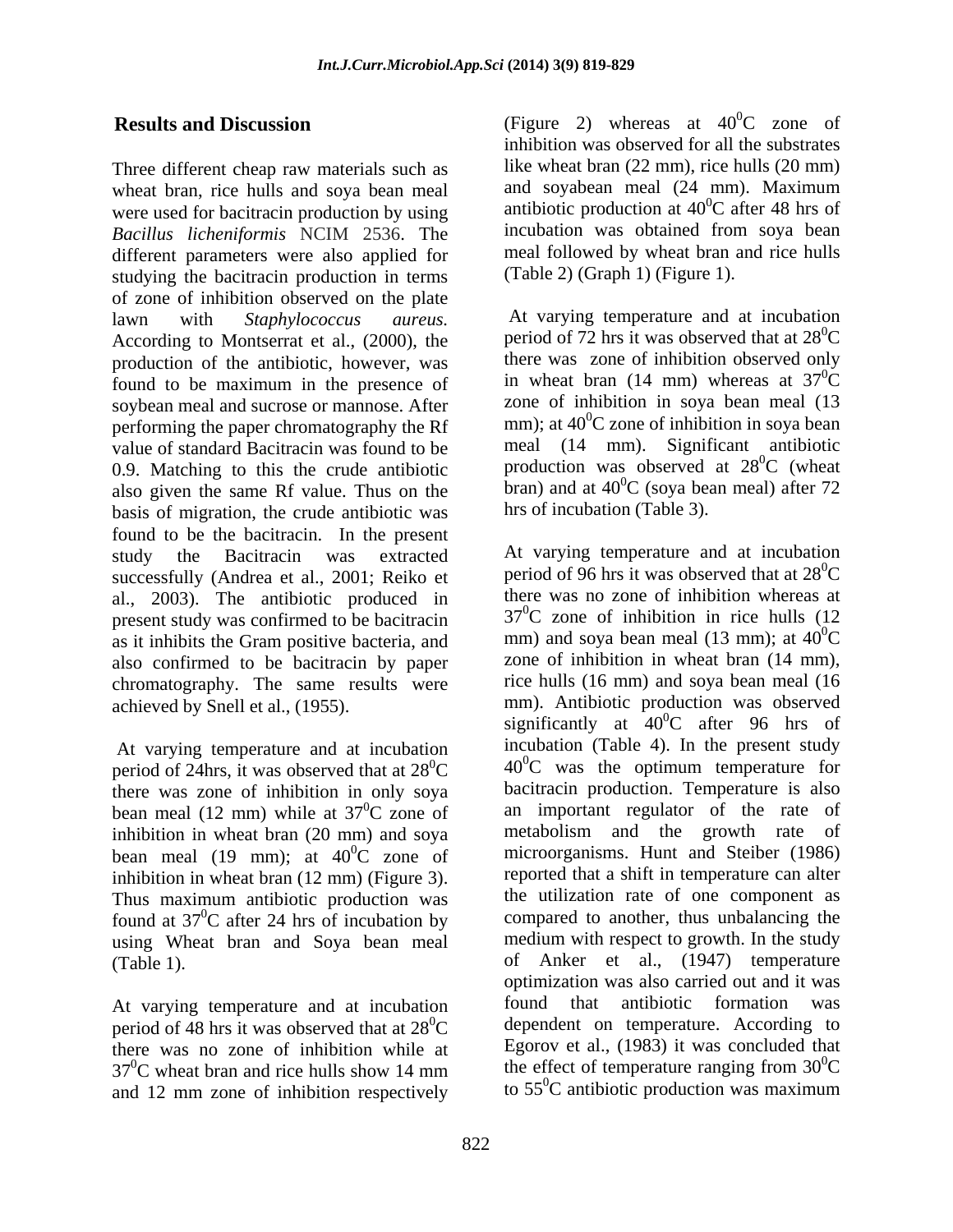at  $37^0C$  by using *Bacillus licheniformis*. at 37<sup>0</sup>C by using *Bacillus licheniformis*. inhibition was observed. After 48 hrs of<br>Their study suggested that the synthesis of incubation significant antibiotic was

At varying pH and at incubation period of 48 hrs it was observed that at acidic 4 pH Bacitracin production by Bacillus there was no zone of inhibition where as at neutral 7 pH zone of inhibition in wheat inhibition. At pH 7, after 24 hrs, the maximum antibiotic was produced (Table 5)

48 hrs it was observed that at acidic 4 pH there was no zone of inhibition in soya bean meal and wheat bran but rice hulls showed 14 mm of zone of inhibition. Whereas at neutral pH 7 zone of inhibition was observed for all the substrates like wheat bran (14 mm), rice hulls (12 mm) and soyabean meal (16 mm). Also at alkaline pH wheat bran (20 mm) and rice hulls (12 mm)

At varying pH and at incubation period of 72 hrs it was observed that at acidic 4 pH incubation maximum antibiotic was there was zone of inhibition in rice hulls (12 mm) and soya bean meal (13 mm) whereas at neutral 7 pH zone of inhibition in soybean observed. At pH 9.0, maximum antibiotic was produced from wheat bran after 72 hrs

At varying pH and at incubation period of 96 hrs it was observed that at acidic 4 pH there was zone of inhibition in wheat bran 7 in rice hulls (12 mm) and soyabean meal (13 mm). At alkaline 9 pH no zone of

bacitracin was substantially sensitive to the produced from wheat bran, at pH 4 (Table temperature variation. 8). Changes in external pH affect many bran (20 mm); at alkaline 9 pH no zone of study pH was also optimized, during (Graph 2).  $\overrightarrow{O}$  with maximum activity at pH 9. The same exalts were achieved by Snoke (1960);<br>At varying pH and at incubation period of Hanlon and Hodges (1981) where the inhibition was observed. After 48 hrs of incubation significant antibiotic was cellular processes such as the regulation of the biosynthesis of secondary metabolites. Bacitracin production by *Bacillus licheniformis* is pH dependent reported by Montserrat et al., (2000). In the present optimization of pH it was observed that best activity was achieved at pH range of 7-9 results were achieved by Snoke (1960); Hanlon and Hodges (1981), where the formation of bacitracin by *B. licheniformis* was maximum at pH 8.

9 the zone of inhibition was observed for observed in wheat bran (22 mm) and rice but no zone of inhibition in soyabean meal.<br>After 48 hrs of incubation, maximum was observed only in soyabean meal (13 antibiotic was produced at pH 9 (Table 6) mm) and no zone of inhibition in wheat bran (Graph 2). and rice hulls. At 96 hrs zone of inhibition meal (13 mm). At alkaline 9 pH zone of maximum zone of inhibition was observed inhibition in wheat bran (18 mm) was in case of *B.pumilus* against *S. aureus* of incubation (Table 7). 120 and 144 hours a gradual decrease in (16 mm) and soyabean meal (12 mm), at pH (14mm), followed by a gradual decrease At varying time it was observed that at 24 hrs there was zone of inhibition in wheat bran (20 mm) and soyaben meal (19 mm) but no zone of inhibition in rice hulls. Whereas at 48 hrs, zone of inhibition was hulls (12 mm) but no zone of inhibition in soyabean meal. At 72 hrs zone of inhibition was observed only in soyabean meal (13 was observed in rice hulls (12 mm) and soyabean meal (13 mm). After 24 hrs of incubation maximum antibiotic was produced from wheat bran (Table 9) (Graph 3). The similar result was found by Awais et al., (2008) at varying incubation period the (19mm) and *M. luteus* (17mm) after 24 hours. On the other hand after 48, 72, 96, activity was seen against *S. aureus* and *M. luteus*. Whereas *B. subtilis* showed no activity against *S. aureus,* while against *M. luteus* maximum activity was detected with time.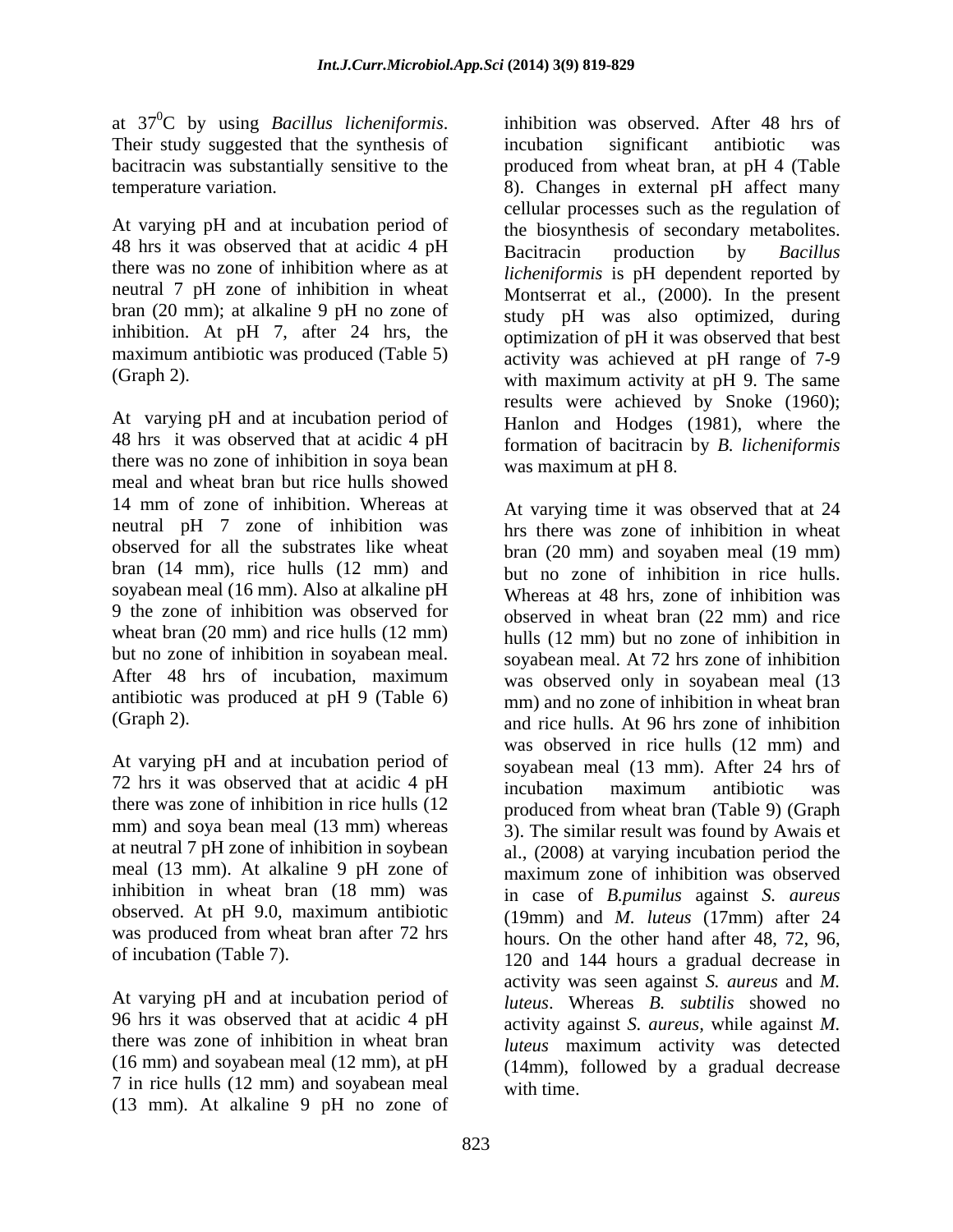In the present study at 24 hours maximum conditions, arise throughout the phase of bacitracin production takes place. This result growth which is truly exponential rather was found to be contradictory with that of than the phase of active but non exponential Demain (1972), according to their study, growth. Thus further increase in incubation time optimization given 96 hours as optimum time for antibiotic production.  $\qquad$  of bacitracin activity. It may be attributed to As antibiotics are secondary metabolites so inhibition of "Bacitracin synthetase" enzyme these are formed usually when organism has by bacitracin itself by feedback inhibition passed rapid growth phase. The same thing Farzana et al., (2004). was discussed by Demain. He concluded that the synthesis of peptide antibiotics is initiated after the organism has passed the which can be produced from cheap raw rapid growth phase. Although antibiotic material like rice hulls, wheat bran and soya formation usually follows logarithmic bean meal. In the present study all the three growth (presumably due to some type of raw materials have given the production of repression of antibiotic synthatases in the bacitracin therefore the better yield of growth phase), this is not universally bacitracin might be due to the porosity of the observed. It is clear from the study of substrate. This is because the supply of Hanlon and Hodges (1981) that antibiotics oxygen to the culture resulted in greater are sometimes produced during growth and antibiotic yield. The results were in the that both genetic and nutritional context of antibiotic production with that of modifications can shift the time of antibiotic synthesis in relation to the growth phase and concluded that bacteria under certain

growth. Thus further increase in fermentation period resulted in the decline

Farzana et al., (2004). Thus, bacitracin is the important antibiotic the results of Farzana et al., (2004).

**Table.1** Assay of Bacitracin Produced from Wheat bran, Rice hulls and Soya bean meal at Varying Temperature (Incubation Time 24 hours)

| Substrate                        | $28^0C$ | O.D. | 270 <sub>C</sub> | O.D. | $40^0C$         | O.D. |
|----------------------------------|---------|------|------------------|------|-----------------|------|
| Wheat bran                       |         | 0.28 | $20 \text{ mm}$  | 0.38 | $12 \text{ mm}$ | 0.27 |
| Rice hulls                       |         | 0.08 |                  | 0.09 |                 | 0.08 |
| Soya bean meal   $12 \text{ mm}$ |         | 0.19 | $19 \text{ mm}$  | 0.16 |                 | 0.38 |

**Table.2** Assay of Bacitracin Produced from Wheat bran, Rice hulls and Soya bean meal at Varying Temperature (Incubation Time 48 hours)

| Substrate<br>28°C<br>— — |      |                          | O.D. | <b>Contract Contract</b><br>$40^0C$ | O.D. |
|--------------------------|------|--------------------------|------|-------------------------------------|------|
| Wheat bran               | U.UJ | $14 \text{ mm}$          | 0.22 | $22 \text{ mm}$<br>22 MH            | 0.01 |
| Rice hulls               |      | $12 \text{ mm}$<br>17 TH | 0.08 | $20 \text{ mm}$                     | 0.26 |
| Soya bean meal           | 0.06 | ___                      | 0.17 | 24 mm                               | 0.01 |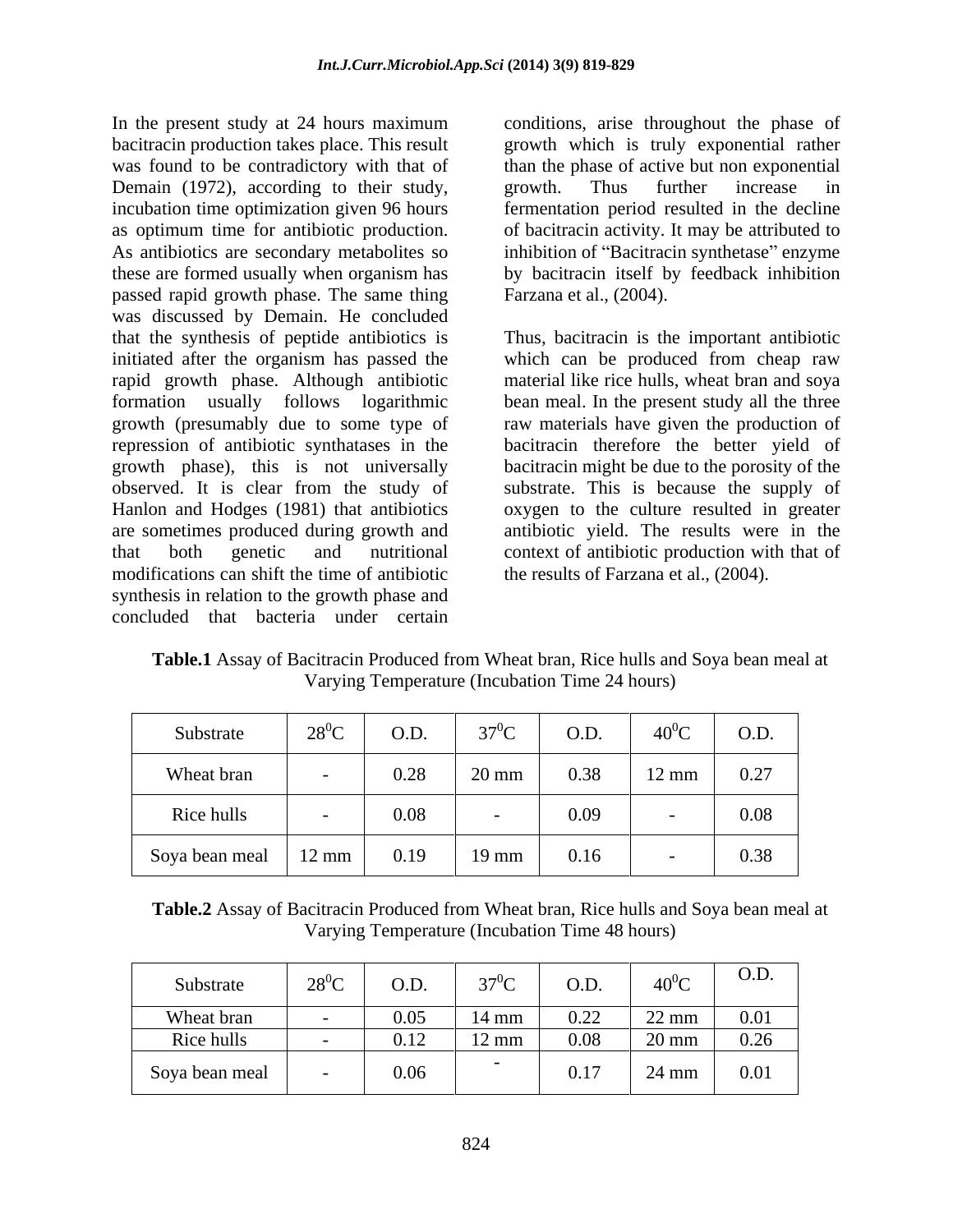| Substrate              | $28^0C$         | $\cap$ $\Gamma$<br>J.D. |                 | $\cap$ $\Gamma$ |                 | O.D. |
|------------------------|-----------------|-------------------------|-----------------|-----------------|-----------------|------|
| Wheat bran             | $14 \text{ mm}$ | 0.04<br>$v \cdot v$     |                 | 0.2<            |                 | 0.02 |
| Rice hulls             |                 | ስ ስዩ<br>v.vo            |                 | 0.01            |                 | 0.10 |
| $\vert$ Soya bean meal |                 | 0.12                    | $13 \text{ mm}$ | 0.10            | $14 \text{ mm}$ | 0.02 |

**Table.3** Assay of Bacitracin Produced from Wheat bran, Rice hulls and Soya bean meal at Varying Temperature (Incubation Time 72 hours)

**Table.4** Assay of Bacitracin Produced from Wheat bran, Rice hulls and Soya bean meal at Varying Temperature (Incubation Time 96 hours)

| Substrate      | $\sqrt{28^0C}$                            | O.D. |                 | O.D.         | $40^0C$         | O.D.              |
|----------------|-------------------------------------------|------|-----------------|--------------|-----------------|-------------------|
| Wheat bran     |                                           | 0.01 |                 | 0.06<br>V.VV | $14 \text{ mm}$ | 0.02              |
| Rice hulls     | $\alpha$ , $\alpha$ , $\alpha$ , $\alpha$ | 0.16 | $12 \text{ mm}$ | 0.06         | $16 \text{ mm}$ | 0.16              |
| Soya bean meal |                                           | 0.09 | $13 \text{ mm}$ | 0.15         | $16 \text{ mm}$ | $\overline{0.05}$ |

**Table.5** Assay of Bacitracin Produced from Wheat bran, Rice hulls and Soyabean meal at Varying pH (Incubation Period 24 hours)

| Substrate                                  | pH 4.0 | O.D. | pH 7.0          | O.D.              | $pH$ 9.0 $\frac{1}{2}$ | O.D. |
|--------------------------------------------|--------|------|-----------------|-------------------|------------------------|------|
| Wheat bran                                 |        | 0.04 | $20 \text{ mm}$ | 0.38              |                        | 0.02 |
| Rice hulls                                 |        | 0.06 |                 | $\Omega$ $\Omega$ |                        | 0.03 |
| Soya bean meal<br>$\overline{\phantom{a}}$ |        | 0.10 | $\sim$ $-$      | 0.1<<br>0.16      |                        | 0.02 |

**Table.6** Assay of Bacitracin Produced from Wheat bran, Rice hulls and Soyabean meal at Varying pH (Incubation Period 48 hours)

| Substrate      | pH 4.0                                                                            | O.D. | pH 7.0 $\vert$  |      | O.D. $pH \ 9.0$ | O.D. |
|----------------|-----------------------------------------------------------------------------------|------|-----------------|------|-----------------|------|
|                |                                                                                   |      |                 | 0.22 |                 |      |
| Wheat bran     | $\mathcal{L}^{\mathcal{L}}(\mathcal{L}^{\mathcal{L}}(\mathcal{L}^{\mathcal{L}}))$ |      | $14 \text{ mm}$ | 0.22 | $20 \text{ mm}$ | 0.03 |
| Rice hulls     | 14                                                                                | 0.15 | $12 \text{ mm}$ | 0.08 | $12 \text{ mm}$ | 0.26 |
| Soya bean meal |                                                                                   | 0.05 | $16 \text{ mm}$ | 0.17 |                 | 0.05 |

**Table.7** Assay of Bacitracin Produced from Wheat bran, Rice hulls and Soyabean meal at Varying pH (Incubation Period 72 hours)

| Substrate      | pH 4.0          | O.D. | $   \sim$<br>$\mathsf{p}$ .u<br>the company of the company of the | O.D. | $pH$ 9.0<br>$\sim$ $\sim$ $\sim$ $\sim$ | O.D. |
|----------------|-----------------|------|-------------------------------------------------------------------|------|-----------------------------------------|------|
| Wheat bran     |                 | 0.04 |                                                                   | 0.36 | $18 \text{ mm}$                         | 0.04 |
| Rice hulls     | $12 \text{ mm}$ | 0.52 |                                                                   | 0.08 |                                         | 0.04 |
| Soya bean meal | 13 mm           | 0.23 | $13 \text{ mm}$                                                   | 0.10 |                                         | 0.20 |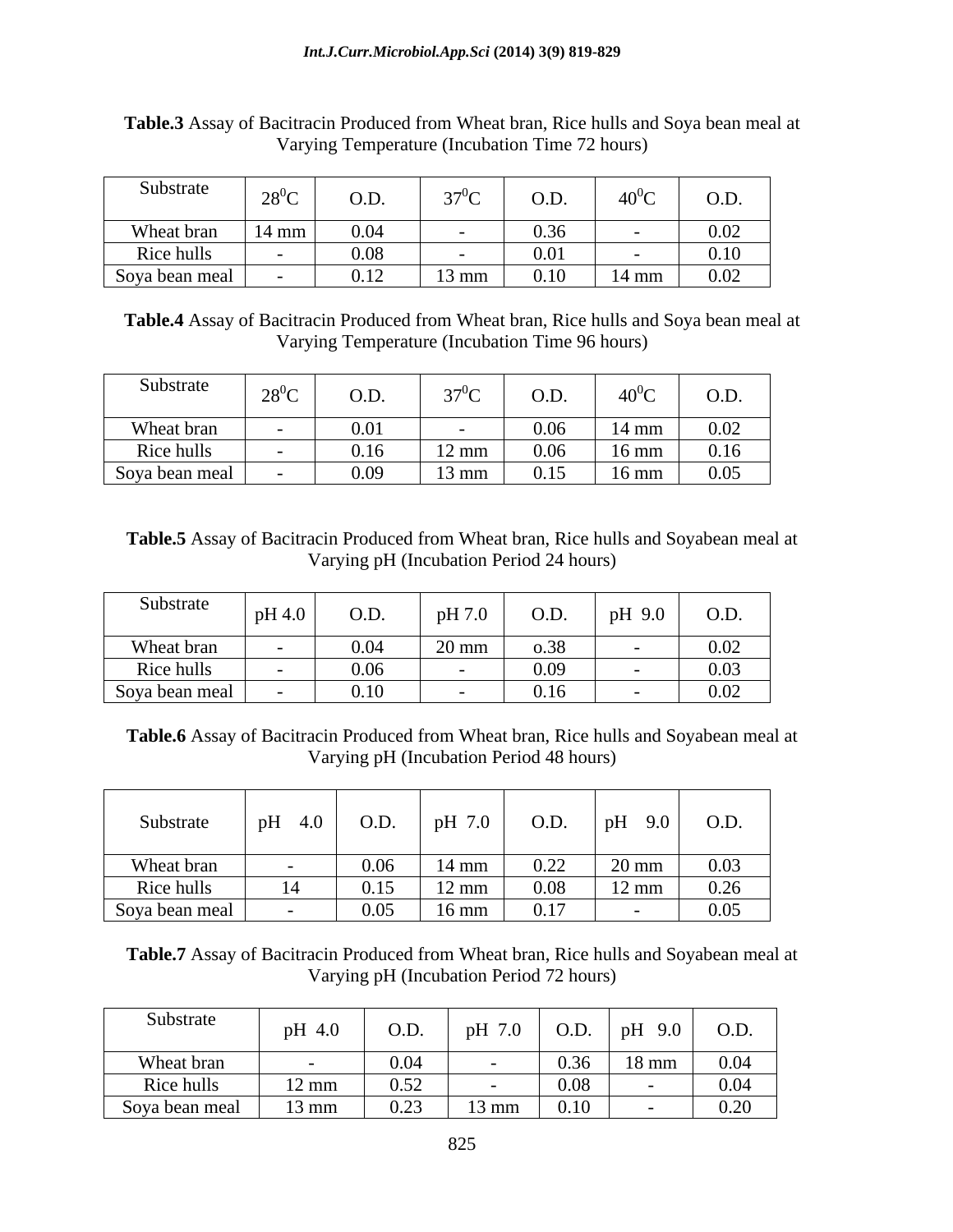| Substrate      | pH 4.0          | O.D. | pH 7.0          | O.D. | pH 9.0 | O.D. |
|----------------|-----------------|------|-----------------|------|--------|------|
| Wheat bran     | $16 \text{ mm}$ | 0.08 |                 | 0.06 |        | 0.12 |
| Rice hulls     |                 | 0.12 | $12 \text{ mm}$ | 0.06 |        | 0.03 |
| Soya bean meal | $12 \text{ mm}$ | 0.06 | $13 \text{ mm}$ | 0.15 |        | 0.04 |

**Table.8** Assay of Bacitracin Produced from Wheat bran, Rice hulls and Soyabean meal at Varying pH (Incubation Period 96 hours)

**Table.9** Assay of Bacitracin Produced from Wheat bran, Rice hulls and Soyabean meal at Varying Time (at  $37^0C$ , pH 7)

| 24 hrs   O.D.   48 hrs   O.D.   72 hrs   O.D.   96 hrs  <br>Substrate     | $\cup$ O.D.                                                                        |
|---------------------------------------------------------------------------|------------------------------------------------------------------------------------|
|                                                                           |                                                                                    |
| 20 mm   0.38   14 mm   0.22  <br>Wheat bran                               | 0.36<br>$\vert 0.06 \vert$                                                         |
| $\vert 0.09 \vert 12 \overline{\text{mm}} \vert 0.08 \vert$<br>Rice hulls | $\begin{array}{ c c c c c } \hline 0.01 & 12 \text{ mm} & 0.06 \hline \end{array}$ |
| Soya bean meal   19 mm   0.16                                             | $\vert$ 0.17   13 mm   0.10   13 mm   0.15                                         |

## **Graph.1** Assay of Bacitracin Produced by *Bacillus licheniformis* against *Staphylococcus aureus* at Varying Temperature (Incubation Period 48 hours)

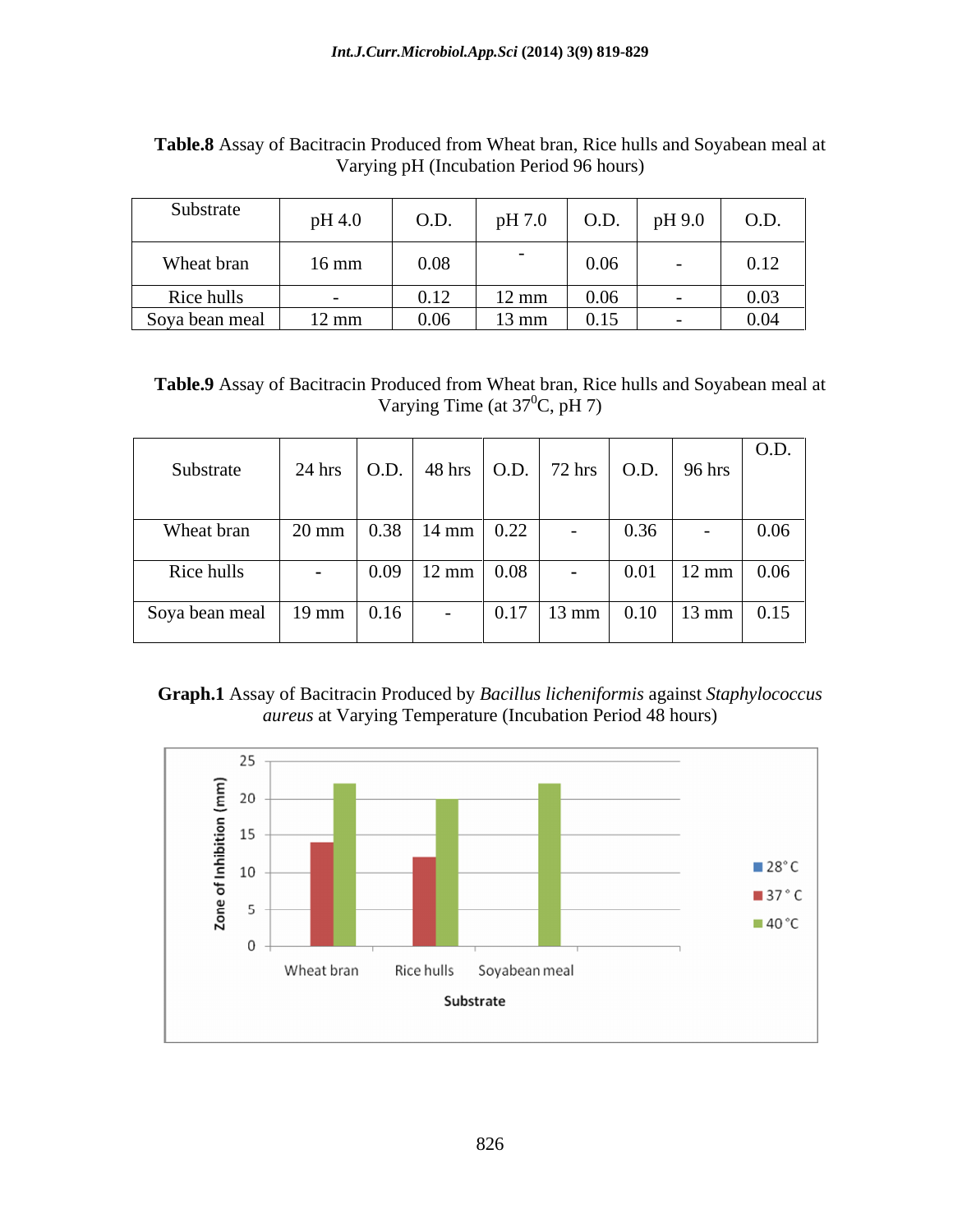



**Graph.3** Assay of Bacitracin Produced by *Bacillus licheniformis* against *Staphylococcus aureus* at Varying Time (At 37<sup>0</sup>C, pH 7.0)

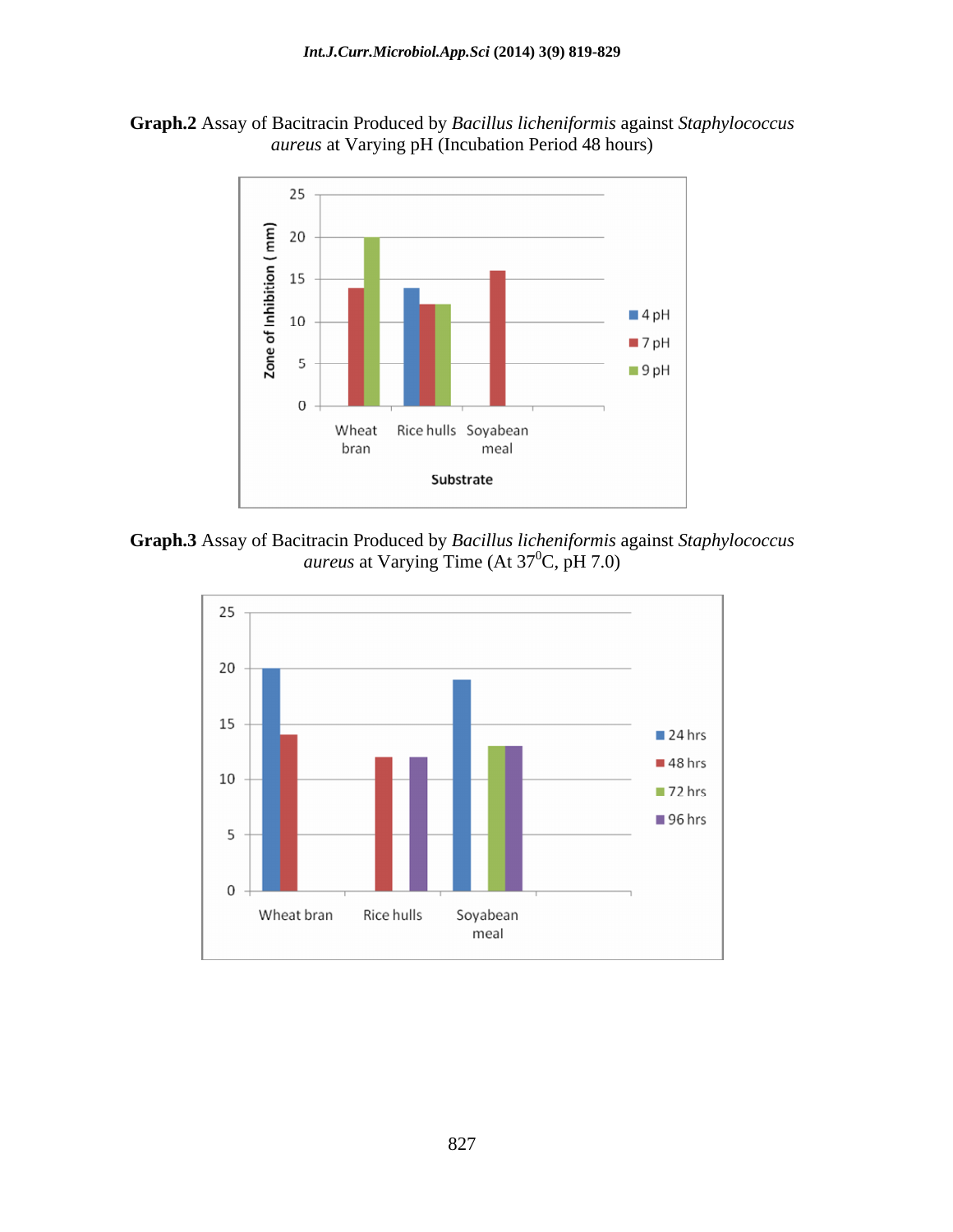- Andrea, M.N., D. Konz and Marahiel, M.A. 2001. The two component regulatory system of BacRS is Research (Science). 15(3): 285-290. resistance of *Bacillus licheniformis* ATCC 10716. Eur. Journal of Biochem. 268: 3180-3189. 17: 405-417.
- Anker, H.S., B.A. Johnson, J. Goldberg and Meleny, F.L. 1947. Bacitracin: bacitracin. Journal of Bacteriol*.* 56:
- Awais, M., P. Arshid, Q. Sadia and Saleem, M. 2008. Effects of glucose, *Bacillus pumilus*. African Journal of *Bacillus licheniformis*. Journal of *Bacillus licheniformis*. Journal *Bacteriol*. 181: 6176-6178. Microbiology. 2:. 114-119.
- Brunner, R., G. Machek, C. Verlag and Hunt, G.R. and Steiber, R.W. 1986. Antibiotica. 34: 167-214 and 702-
- Bushra Jamil, Fariha Hasan, A. Hameed and Safia Ahmed 2006. Isolation of potential of polypeptide antibiotic pharmaceutical science. 20: 26-31. 474.
- 
- Egorov, N.S., S.N. Vybornykh, Z.K. Effect of temperature on exoprotease 28KA. Prikl Biokhim Mikrobiol. 19:
- 

**References** Bukhsh, S. 2004. Biosynthesis of Bacitracin in stirred fermented by *Bacillus licheniformis* using defatted oil seed cakes as substrate. Journal of Research (Science). 15(3): 285-290.

- associated with bacitracin 'self-<br>Hammes, E.J. and Frank, M.P. 1979. Bacitracin chemistry, metabolism, dietary sources. Proc.Nat.Acad. Sci. 17: 405-417.
- methods of production, in relation to sporulation during concentration and partial exponential growth of *Bacillus*  purification, with a summary of the *licheniformis* on poorly utilized chemical properties of crude carbon and nitrogen sources. Journal Hanlon, G.W. and Hodges, N.A. 1981. Bacitracin and protease production of Bacteriology. 147: 427-431.
- 249-255. Harvel, Y.M., A. Bailone and Bibi E. incubation period and pH on the production of peptide antibiotics by transporter Bcr C subunit from 1999. Resistance to bacitracin as modulated by an *Escherichia coli* homologue of the bacitracin ABC transporter Bcr C subunit from *Bacillus licheniformis.* Journal of
- Nurnberg 1965. Polypeptide. In: Di 707. Biotechnology. American society for Bacteriol. 181: 6176-6178. Hunt, G.R. and Steiber, R.W. 1986. Inoculum development. In: Manual of Industrial Microbiology and Microbiology, Washington. 78:.29- 45.
- *Bacillus* MH-4 from soil and its production. Journal of Bacteriological Review. 41: 449- Katz, E. and Demain, A.L. 1977. The antibiotics of *Bacillus*. 474.
- Demain, A.L. 1972. Cellular and Ming, L.J. and Epperson, J.D. 2002. Metal environmental factors affecting the binding and structure activity synthesis and excretion of relationship of the Metalloantibiotic metabolites. Journal of Appl. Chem. Biotechnol. 22**:** 345-362. Inorganic Chemistry. 91: 46-58. binding and structure activity peptide Bacitracin. Journal of
	- Loriia and Parygin, E.V. 1983. and bacitracin synthesis and sporulation in *Bacillus licheniformis* Montserrat S., N. Rius and Loren, J.G. 2000. Rapid extracellular acidification induced by glucose metabolism in non-proliferating cells of *Serratia marcescens.* Intl. Microbiol. 3: 39-43.
- 733-745. O'Grady, F. and Greenwood, D. 1997. Farzana, K., S.N.H. Shah, F.B. Butt and Antibiotic and chemotherapy: Antibiotic and chemotherapy: